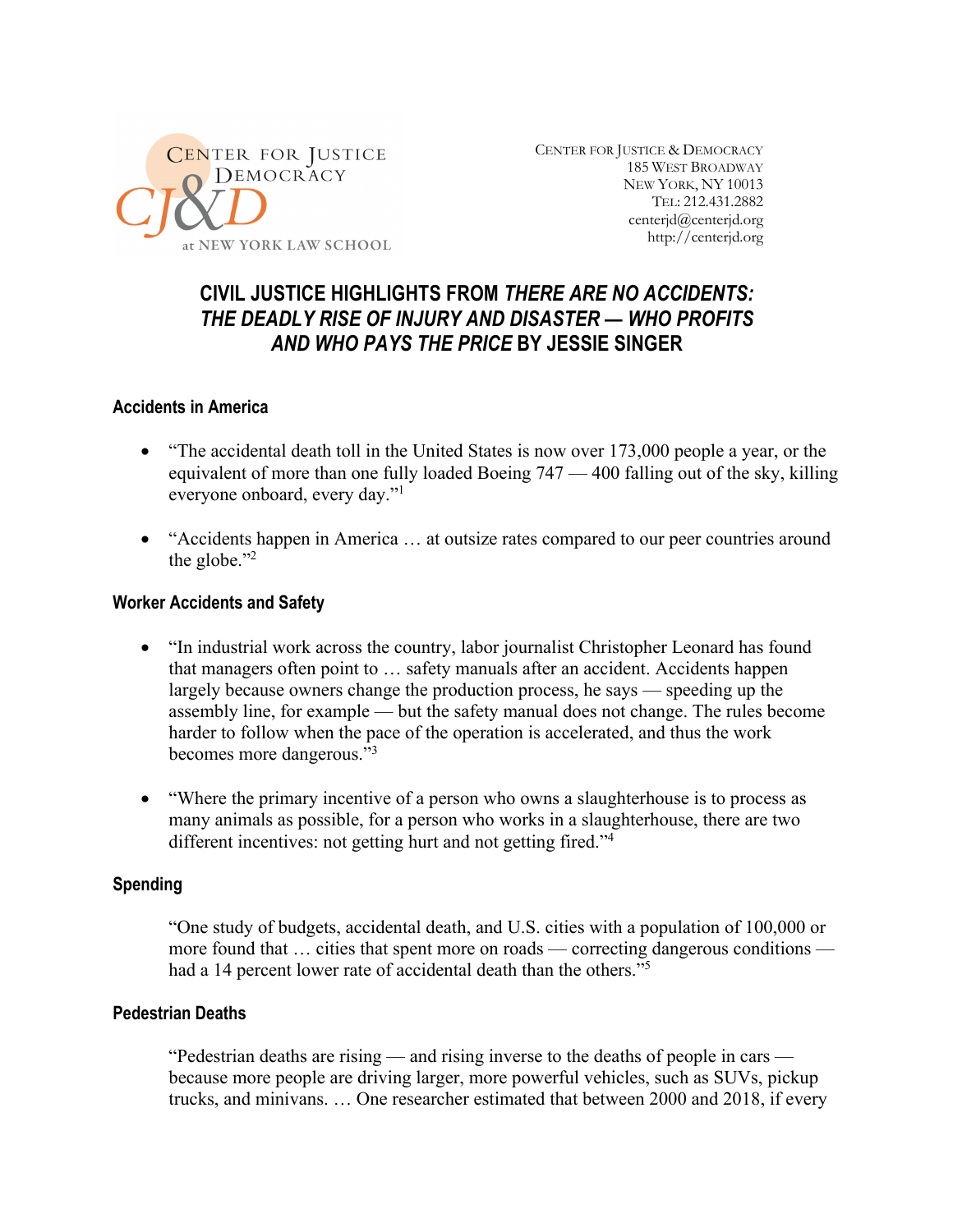SUV, pickup, and minivan on the road were instead a sedan, there would be 8,131 people walking around alive today."<sup>6</sup>

## **Regulations, Agency Oversight, and Torts**

- "[Ralph Nader] turned the idea that corporations should be formally accountable for accidents into U.S. law. His work led to the creation of wholesale accountability systems in U.S. government."7
- "Government regulations issued and enforced by [government] agencies encourage corporations to take responsibility … by imposing financial penalties for letting people die by accident. When those regulations fail to prevent an accident, the use of tort law can fill in the gaps, providing financial recourse via legal action for the injured or the families of the dead, and a systemic incentive for corporations to prevent future accidents."8

# **Accountability is Weakening**

- "Roughly every other president for the past forty years has run on a platform of antiregulatory ideology, and even those who haven't have done little to protect regulations. The number of people who've filed a tort lawsuit has been in steady decline for more than two decades, closely following the decline of the average amount awarded to accident survivors and their families. Even the limited systems of accountability we have are being dismantled, subverted, and overtaken by the corporations they are supposed to hold to account." $9$
- "It's not just the cost of complying with a regulation that corporations want to avoid but the legal liability for a broken rule."10
- "Regulatory capture and the dismantling of regulations return us all to the early days of the Industrial Revolution, when disaster was blamed on the least powerful — the accident-prone worker, the jaywalker, the criminal addict, the nut behind the wheel."<sup>11</sup>
- "Deregulation has a societal cost. Taxpayers pay for the ambulances, health care, and reconstruction of public infrastructure destroyed in the accidents that follow unwatched industries."<sup>12</sup>

## **A Strong Civil Justice System Can Make Us Safer**

- "Fortunately, as federal regulators grow more and more beholden to the companies they regulate, the civil court system offers another system of accountability."13
- "Tort law provides accountability after an accident, but, more importantly, it gives an incentive to prevent similar accidents in the future. It is a rare form of punishment that reduces accidents, since it holds accountable the powerful people who actually control whether or not accidents happen."<sup>14</sup>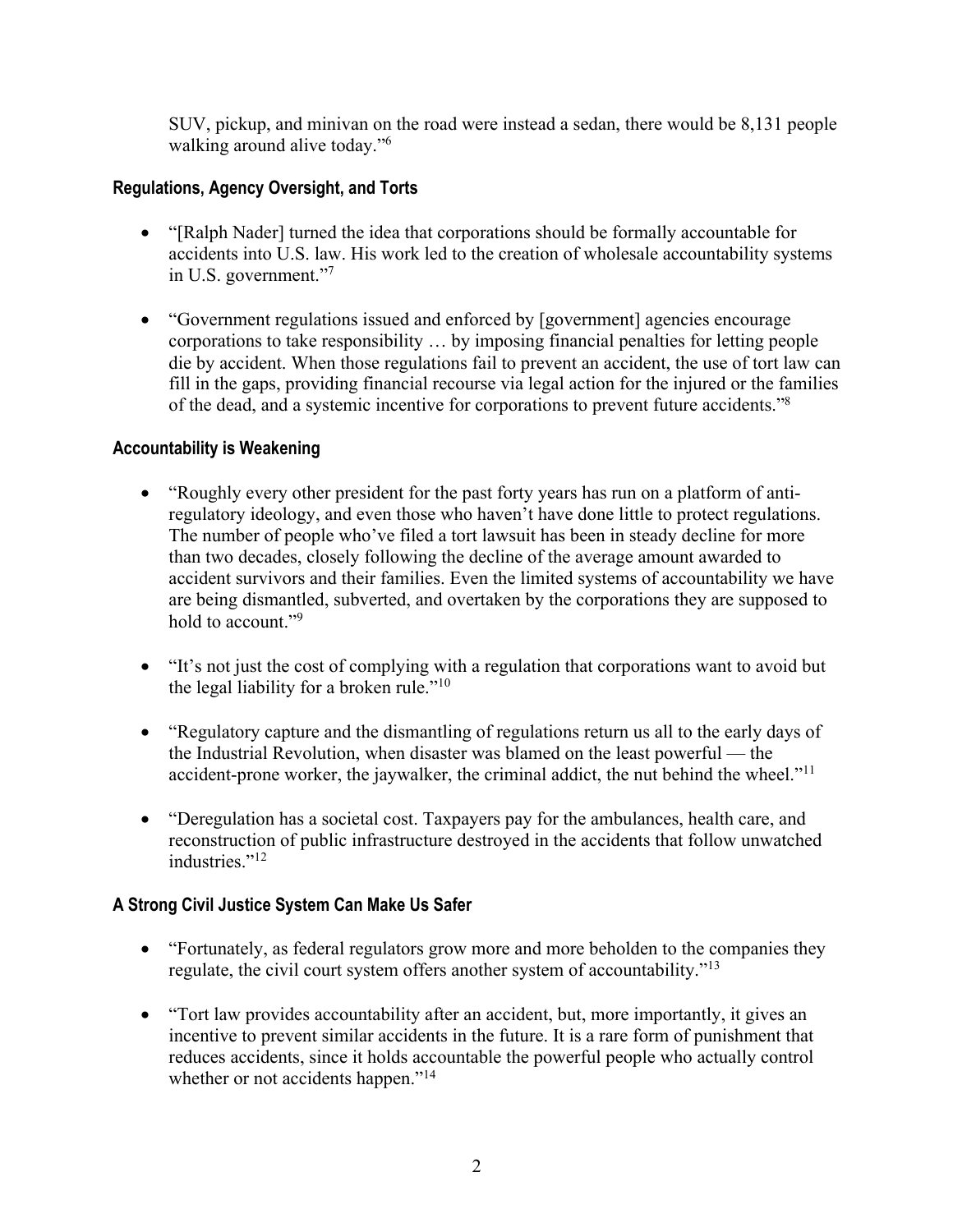## **The Tort System is Being Weakened, Increasing Accidents**

- "Corporate influence has weakened [the tort] system as much as it has weakened government regulation."15
- "[T]oday, people file fewer and fewer tort lawsuits, and more courts seal documents in the cases that do make their way through."16
- "Tort reform is a euphemism for an infringement on your right to sue in civil court. The wordplay and the reforms are both crafted by the people who profit from that infringement."<sup>17</sup>
- "[There is] also good reason to believe that tort reforms cause accidents by reducing the threat of lawsuits …. Of the nine U.S. states that currently cap noneconomic damages the amount of money that can be recovered for pain and suffering, impairment, and disfigurement — in tort cases related to products or personal injuries, six have a higher than average rate of accidental death compared to the rest of the country. Three are in the top ten states with the highest accident rates in the country."18
- "The result of all this is that the cost of accidents is manageable for corporations. When tort reforms cap the amount of money that an accident will cost a corporation, accidents can be built into the cost of business. Then there is no need to fireproof a factory, recall a car, safely bottle a pill, or stop selling an addictive drug — because the accidents that result are expected, and affordable."19

## **The "Tort Reform" Movement**

- "In 1986, a few hundred of the largest corporations in the United States, together with the insurance industry, formed the American Tort Reform Association. Twelve years later, the U.S. Chamber of Commerce created its own 'tort reform' branch, the Institute for Legal Reform, which is now one of the largest lobbying groups in the country. Around that time, small and seemingly grassroots tort reform groups cropped up, too. But these, too, were funded by corporations — in the guise of tax-exempt advocacy groups that appeared to be organized by average Joes who wanted to limit their own right to sue: Citizens Against Lawsuit Abuse, Stop Lawsuit Abuse, Lawsuit Abuse Watch, People for a FAIR Legal System. All of these were actually founded and funded by corporations seeking to protect themselves from accountability for accidents. Together these organizations have pushed a raft of laws across the United States that limit people's ability to hold corporations accountable."20
- "The Product Liability Act and the Ten-Year Statute of Repose Act are just two examples of what the American Legislative Exchange Council (ALEC) calls 'model legislation' namely, laws it writes or promotes Mad Libs–style for any lawmaker to drop into their state, many of them aimed at limiting your ability to sue corporations in case of accidental harm. One — the Comparative Fault Act — frees a corporation from liability for an accident and prevents people from suing if the corporation is 49 percent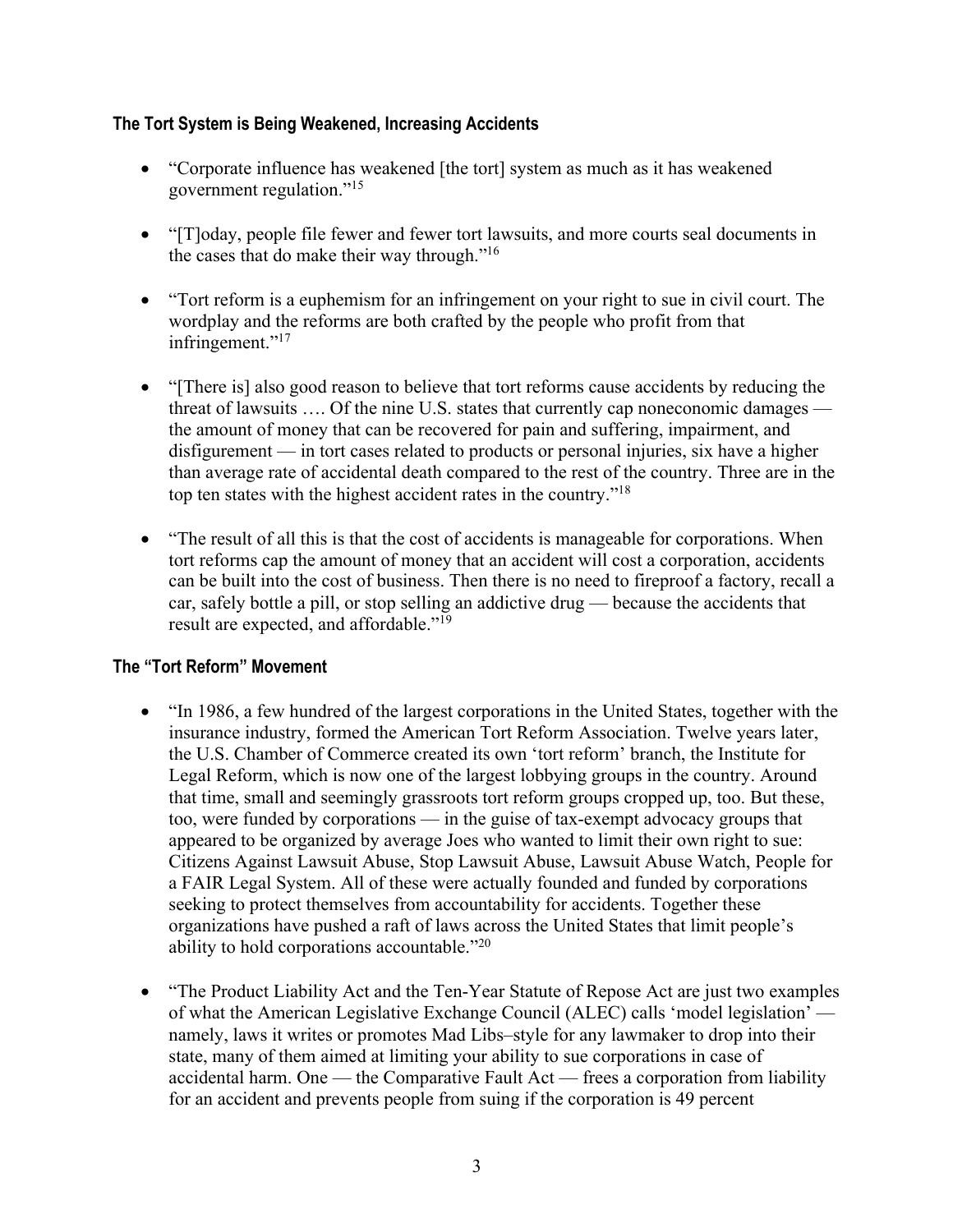responsible or less. Others — such as the Noneconomic Damage Awards Act and the Full and Fair Noneconomic Damages Act, notably deceptive names — limit the amounts that juries can award and the amounts that a corporation can be made to pay for pain, hardship, and diminished quality of life after an accident. ALEC has a wealth of these laws waiting for the right lawmaker. The bills are introduced regularly in statehouses across the country, often verbatim as ALEC wrote them, and, what's worse, they pass at a higher rate than does most legislation. With these restrictions, tort law cases have been decreasing for twenty years. But one area of tort has been exempt from this decline: contract disputes — people being sued for having debt, being foreclosed on, or not being able to pay rent."<sup>21</sup>

• "It's an area of tort law that Joanne Doroshow, the lawyer behind the Center for Justice  $\&$ Democracy, the nation's first and only consumer organization dedicated to fighting tort reform, refers to as 'going after the little guy.' 'Very, very few people who are hurt accidentally ever go to court,' Doroshow tells me. 'If you look at the statistics, tort lawsuits have been dropping like a rock for a long time. The only real increases you see are debt collections by banks and big companies.' The decline in tort lawsuits against corporations has been aided by effective rhetoric around tort lawsuits — such as the phrase 'litigious society.' Doroshow explains that the litigious society is a myth invented by corporations to protect corporations. Much of the support for tort reform is a response to this rhetoric — clever marketing by the most often sued corporations. The rhetoric has trickled into our discourse in the form of a wealth of mocking euphemisms for enacting your right to justice: 'free money,' 'frivolous lawsuit,' 'ambulance chaser.' And all of this is a victory for the corporations." $2^2$ 

#### **Medical Malpractice, "Tort Reform," and Safety**

"[A]study in the New England Journal of Medicine found that the passage of tort reform in three states did not affect the number of medical tests ordered or hospital admissions in those states. In Missouri, the opposite of tort reformers' predictions proved true. An increase in medical accidents — misdiagnoses, mis-dosed medication, injuries sustained under doctors' care — followed a tort reform cap on financial damages in medical malpractice. The Missouri Foundation for Health reported on the real result of the laws in 2012: 'The only clear impact has been a drop in the number of claims and lawsuits made, and a more profitable malpractice insurance industry.' The success of tort reform is especially hazardous to society because it curtails a tort system that, in creating accountability, has proven highly effective at preventing deadly accidents. In the 1980s, accidental deaths caused by poor anesthesiology practices led to a handful of major tort lawsuits. These prompted reform: better machines, monitoring, and training, and quotas for how much time off anesthesiologists needed between shifts. Within a decade, the number of people accidentally killed by anesthesia fell from one in 6,000 patients per year to one in 200,000."23